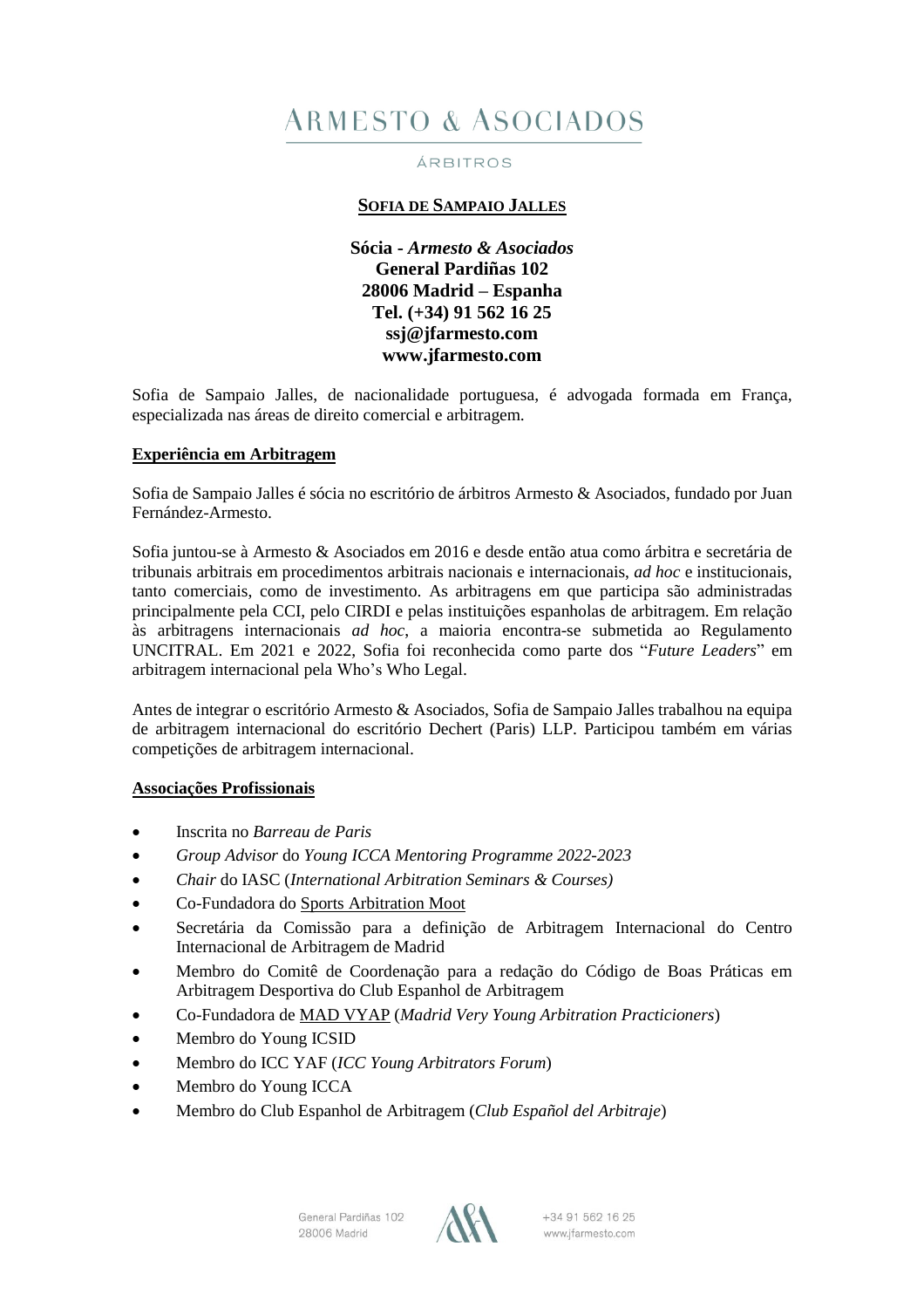

### **Experiência profissional**

Em 2014, Sofia integrou a equipa de Fusões-Aquisições do escritório PDGB Avocats em Paris. Antes disso, estagiou no escritório português Vieira de Almeida & Associados, em Lisboa, na equipa de Concorrência e Direito da União Europeia.

# **Formação**

Sofia de Sampaio Jalles realizou os seus estudos universitários em *Sciences Po Paris*, França, licenciando-se em Ciências Políticas em 2011. Durante o terceiro ano da licenciatura, Sofia de Sampaio Jalles realizou um intercâmbio de um ano no *King's College London*, no Reino Unido. Em 2014 Sofia de Sampaio Jalles obteve um Mestrado em Direito Comercial, com especialização em resolução de disputas e arbitragem internacional, de *Sciences Po Paris*.

De 2014 a 2016, Sofia de Sampaio Jalles integrou a *Ecole de Formation des Barreaux de la Cour d'appel de Paris*, completando a sua formação de advogada e obtendo o *Certificat d'Aptitude à la Profession d'Avocat* (2016).

# **Idiomas**

- Português (língua materna);
- Francês (bilíngue);
- $\bullet$  Inglês (bilingue);
- Espanhol (bilíngue).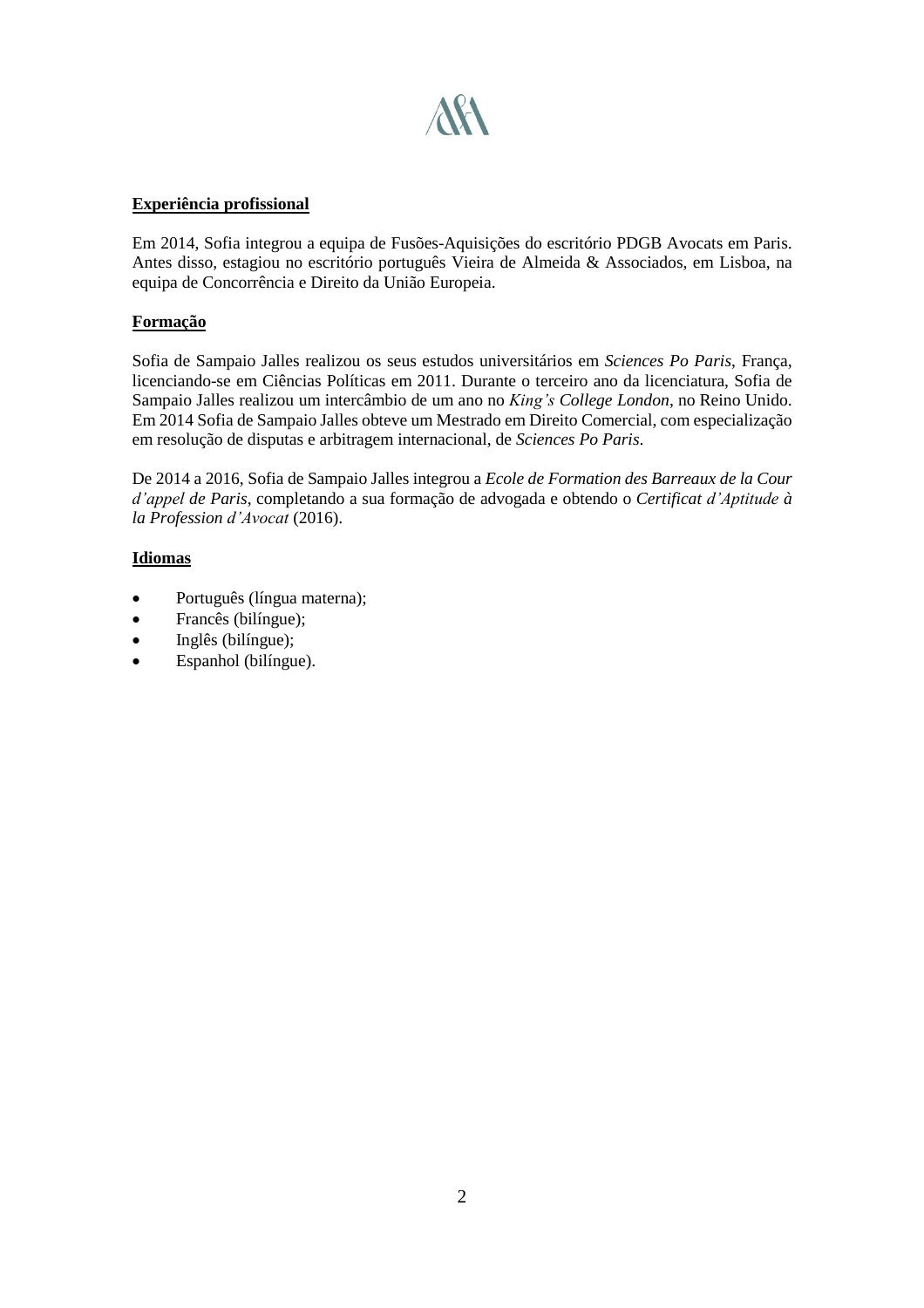# **LIST OF ARBITRATIONS**

**AK** 

### **As Arbitrator**

- 1. **Portuguese Company vs. Spanish Company**, President of the Tribunal, *Ad Hoc*, management agreement, Portuguese law, English language, (2021).
- 2. **Honduran Company vs. Spanish construction Company**, Sole Arbitrator, Corte de Arbitraje de Madrid, construction agreement, Spanish language, (2020).

#### **As Secretary or Assistant to the Arbitral Tribunal / Sole Arbitrator**

- 3. **Encavis and others vs. Italian Republic**, Assistant to the Tribunal (chairman: J. Fernández-Armesto; co-arbitrators: W. Miles QC and A. Mourre), ICSID Case No. ARB/20/39, investment arbitration, English language. Counsel to Claimants: King & Spalding. Counsel to Respondent: Avvocatura dello Stato and Ministero degli Affari Esteri e della Cooperazione Internazionale, (2021).
- 4. **Arab Company and National vs. Arab State**, Administrative Secretary to the Arbitral Tribunal (chairman: J. Fernández-Armesto; co-arbitrators: C. Poncet and N. G. Ziadé), OIC Investment Agreement, English language. Counsel to Claimants: DLA Piper and Dr. Ioannis Konstantinidis. Counsel to Respondent: Mr. Christopher Harris QC and Squire Patton Boggs, (2020).
- 5. **Indian Company v. African State**, Administrative Secretary to the Tribunal (chairman: J. Fernández-Armesto; co-arbitrators: G. Santiago Tawil and H. Perezcano Díaz), UNCITRAL, English language. Counsel to Claimant: Addleshaw Goddard LLP, Miranda & Associados and Pimenta & Associados; Counsel to Respondent: Dorsey & Whitney LLP, (2020).
- 6. **Mauritian Company vs. BVI and Mauritian Companies**, Administrative Secretary (chairman: J. Fernández-Armesto; co-arbitrators: P. Friedland and A. Soveral Martins), ICC, shareholders' agreement, law of African Republic, English language. Counsel to Claimant: Sullivan & Cromwell; Counsel to Respondent: Mayer Brown, (2019).
- 7. **LSG Building Solutions GmbH and others vs. Romania**, Assistant to the Arbitral Tribunal, (chairman: J. Fernández-Armesto; co-arbitrators: P.M. Dupuy and O. T. Johnson Jr.), ICSID Case No. ARB/18/19, investment arbitration under the Energy Charter Treaty, English language. Counsel to Claimants: King & Spalding; Counsel to Respondent: Curtis, Mallet-Prevost, Colt & Mosle, (2019).
- 8. **Brazilian Company vs. Brazilian Companies**, Administrative Secretary to the Arbitral Tribunal (chairman: J. Fernández-Armesto; co-arbitrators: A. Schreiber and J. E. Nunes Pinto), ICC, share purchase agreement, Brazilian law, Portuguese language. Counsel to Claimant: Mattos Filho, Veiga Filho, Marrey Jr. e Quiroga Advogados; Ferro, Castro Neves, Daltro & Gomide Advogados; Wilmer Cutler Pickering Hale and Dorr; King & Spalding. Counsel to Respondent 1: E. Munhoz Advogados; Lefosse Advogados; Freshfields Bruckhaus Deringer. Counsel to Respondent 2: Bichara Advogados, White & Case, (2019).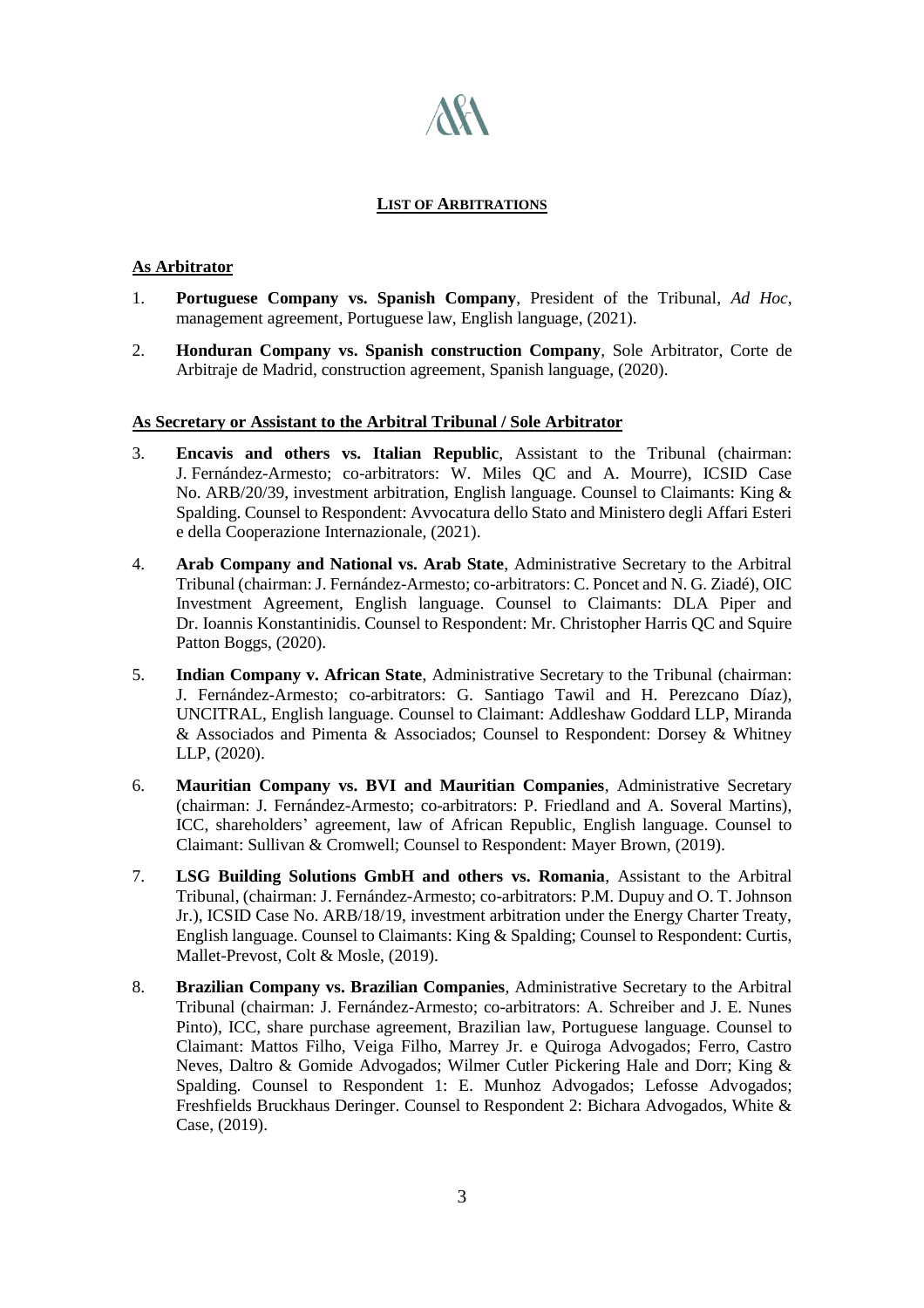# **ARA**

- 9. **Private Companies and Individuals vs. Brazilian Entity**, Administrative Secretary to the Arbitral Tribunal (chairman: J. Fernández-Armesto; co-arbitrators: S. K. Chermont de Britto and N. C. da Silva Flores), ICC, settlement agreement, Brazilian law, Portuguese language. Counsel to Claimant: Didier, Sodré & Rosa; Shearman & Sterling LLP; Herbert Smith Freehills LLP; In-house. Counsel to Respondent: Tozzini Freire Advogados; Siqueira, Bottrel, Almeida e Silva Advogados; Cleary Gottlieb Steen & Hamilton, (2018).
- 10. **Luxembourg Holding Company vs. Luxembourg Holding Company**, Administrative Secretary to the Arbitral Tribunal (chairman: J. Fernández-Armesto; co-arbitrators: A. Hierro and D. Arias), ICC, share purchase agreement, Portuguese law, English language. Counsel to Claimant: PLMJ Advogados; Counsel to Respondent: Morais Leitão, Galvão Teles, Soares da Silva & Associados, (2018).
- 11. **DP World Limited vs. Kingdom of Belgium**, Assistant to the Chairman (chairman: J. Fernández-Armesto; co-arbitrators: B. Stern and S. Alexandrov), ICSID Case No. ARB/17/21, investment arbitration under BIT, English language, (2017).
- 12. **Oil and Gas Company vs. African State-Owned Entity**, Administrative Secretary to the Arbitral Tribunal (chairman: J. Fernández-Armesto; co-arbitrators: E. Damião Gonçalves and J. E. Nunes Pinto), UNCITRAL (ICC), production sharing contract, Portuguese language, (2017).
- 13. **French distillery vs. Spanish distillery**, Administrative Secretary to the Sole Arbitrator, Corte de Arbitraje de Madrid, ex aequo et bono, Spanish language, (2016).
- 14. **Spanish Fund manager vs. Spanish Venture Capital Fund**, Administrative Secretary to the Arbitral Tribunal, Corte de Arbitraje de Madrid, Spanish law and language, (2016).
- 15. **Spanish beverage producer vs. Distributor of beverage**, Administrative Secretary to the Arbitral Tribunal, Corte Española de Arbitraje, distribution agreement, Spanish law and language, (2016).
- 16. **Spanish construction company vs. Spanish construction company**, Secretary to the Emergency Arbitrator, Corte Española de Arbitraje, consortium agreement, Spanish law and language, (2016).
- 17. **Spanish and Chilean train construction companies vs. Canadian and Chilean train construction companies**, Administrative Secretary to the Sole Arbitrator, ICC, consortium agreement, Spanish law, English language, (2016).
- 18. **UAE Investor vs. Brazilian Investors**, Administrative Secretary to the Arbitral Tribunal (chairman: J. Fernández-Armesto; co-arbitrators: P. Batista Martins and V. Galíndez), ICC, shareholders agreement relating to a major construction project, Brazilian law, English language, (2016).
- 19. **PT Ventures, SGPS, S.A. vs. The Republic of Cabo Verde**, Assistant to the Arbitral Tribunal, ICSID Case No. ARB/15/12, investment arbitration under BIT, Portuguese language, (2015).
- 20. **Telecom Company vs. African State**, Administrative Secretary to the Arbitral Tribunal, ICC, shareholders' agreement, Portuguese language, (2015).
- 21. **State-Owned Oil and Gas Company vs. Agency of a State**, Administrative Secretary to the Arbitral Tribunal, ICC, concession agreement, Portuguese language, (2014).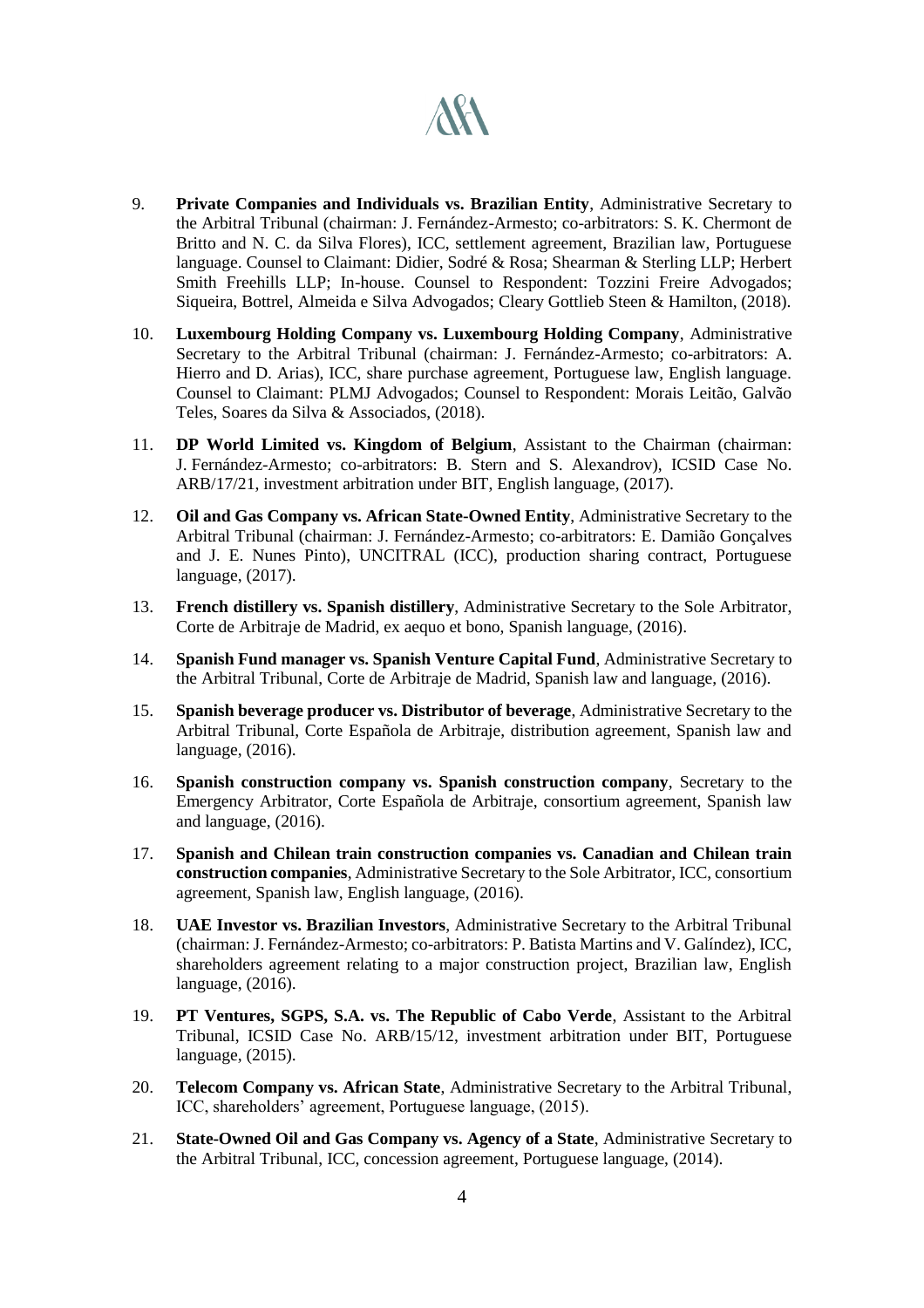

22. **European Republic vs. Private Companies**, Administrative Secretary to the Arbitral Tribunal, ICC, privatization in the shipbuilding sector, English language, (2014).

February 2022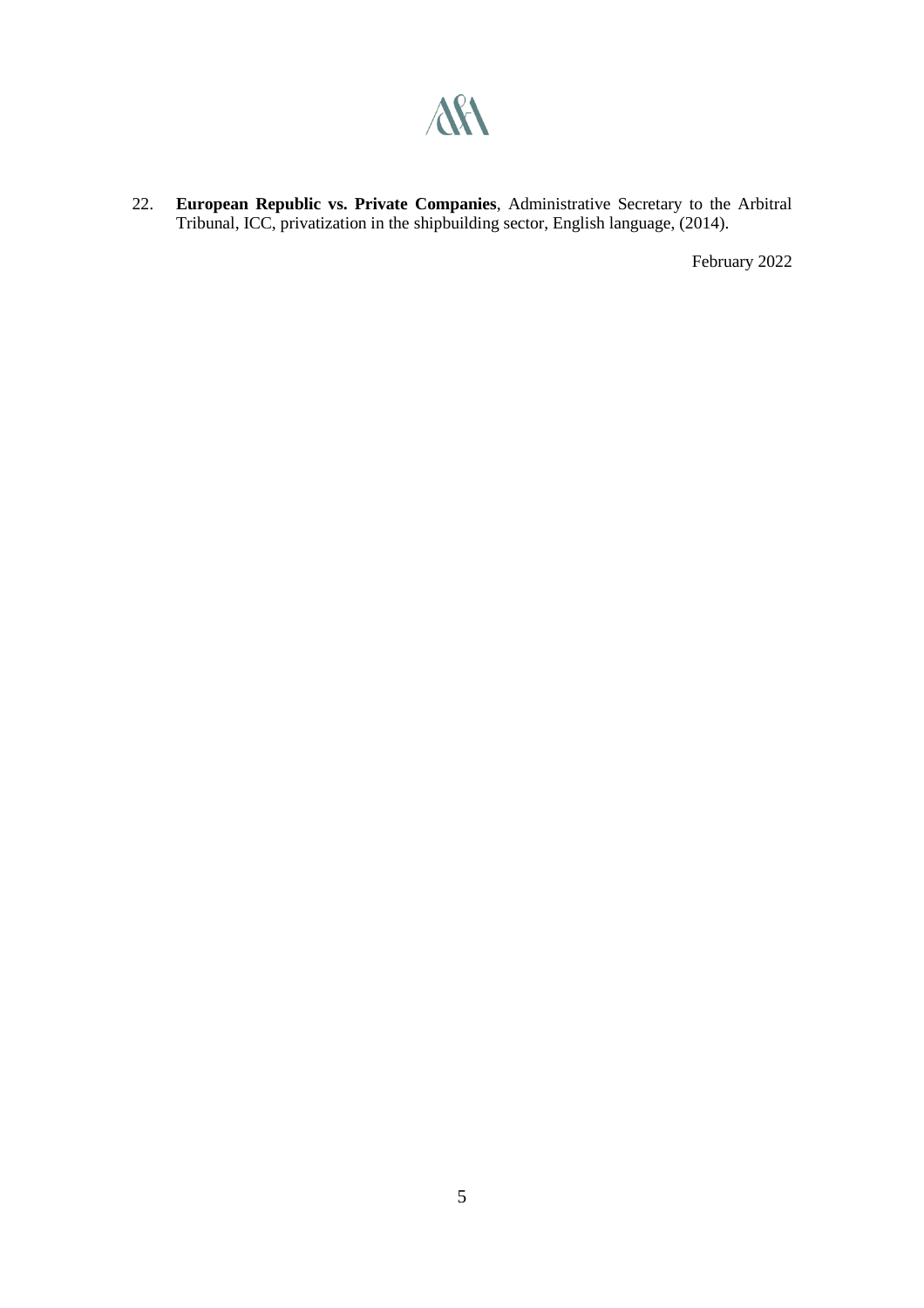

#### **PALESTRAS, CURSOS E PUBLICAÇÕES**

- 1. "*Legitimate Expectations in Domestic Legal Systems and Public International Law*" Moderadora de um webinar organizado pela American Society of International Law (2022).
- 2. "*Arbitration: A return to normality*" Painel organizado pelo ICC YAF (Lisboa, Portugal) (2021).
- 3. "*The Arbitration Agreement and its impact on the proceedings*" Formadora no 5 th Advanced Seminary on Arbitration of ICC Portugal (Lisboa, Portugal) (2021).
- 4. Co-Autora de "Conflicts of Interest in the Code of Best Practices in Arbitration Published by the Spanish Arbitration Club", BCDR International Arbitration Review 6, no. 1 (2019), pp. 67-92.
- 5. "*ICC YAF: Administrative Secretaries: Role, duties, and challenges*" Webinar organizado pelo ICC YAF e a YCAP – Young Czech Arbitration Professionals, no âmbito do *ICC Prague Arbitration Day* (2021).
- 6. Formadora no *Curso de Formação Avançada em Arbitragem Internacional Lusófona*, organizado pela Almedina (2021).
- 7. "*Surviving and succeeding as a junior arbitration lawyer: Tales from the frontline*" Webinar organizado por ICC YAF e London VYAP (2020).
- 8. "*Interpretações Conjuntas do Tratado pelos Estados Antes ou Durante a Disputa*" Webinar na 3ª Edição do Encontro de Arbitralistas Lusófonos, Paris Arbitration Week (2020).
- 9. Co-Autora de "*The Armesto Schedule: a Step Further to a More Efficient Document Production*", Kluwer Arbitration Blog, 4 de abril de 2020.
- 10. "*Arbitraje en Tiempos de Pandemia: Best Practices*" Webinar organizado pela Secção -40 do *Club Español del Arbitraje* (CEA-40) (2020).
- 11. "*Arbitral Awards: The Brazilian Tool Kit*" Painel no quadro do *2 nd Brazilian Arbitration Forum* (Paris, França) (2019).
- 12. "*The French Supreme Court – the Cour de cassation*" Professora convidada na aula de *Litigation I* do LLB da *IE University* (Madrid, Espanha) (2019).
- 13. "*Revisiting the Redfern Schedule*" Workshop no quadro do *7th ICC YAF Global Conference* (Organizado pelo *ICC YAF*) (Londres, Reino Unido) (2019).
- 14. "*Financiación de terceros y asignación de costas*" Painel no quadro de um evento do CEA-40 (Organizado pelo *Club Español de Arbitraje*, Secção -40) (Espanha) (2019).